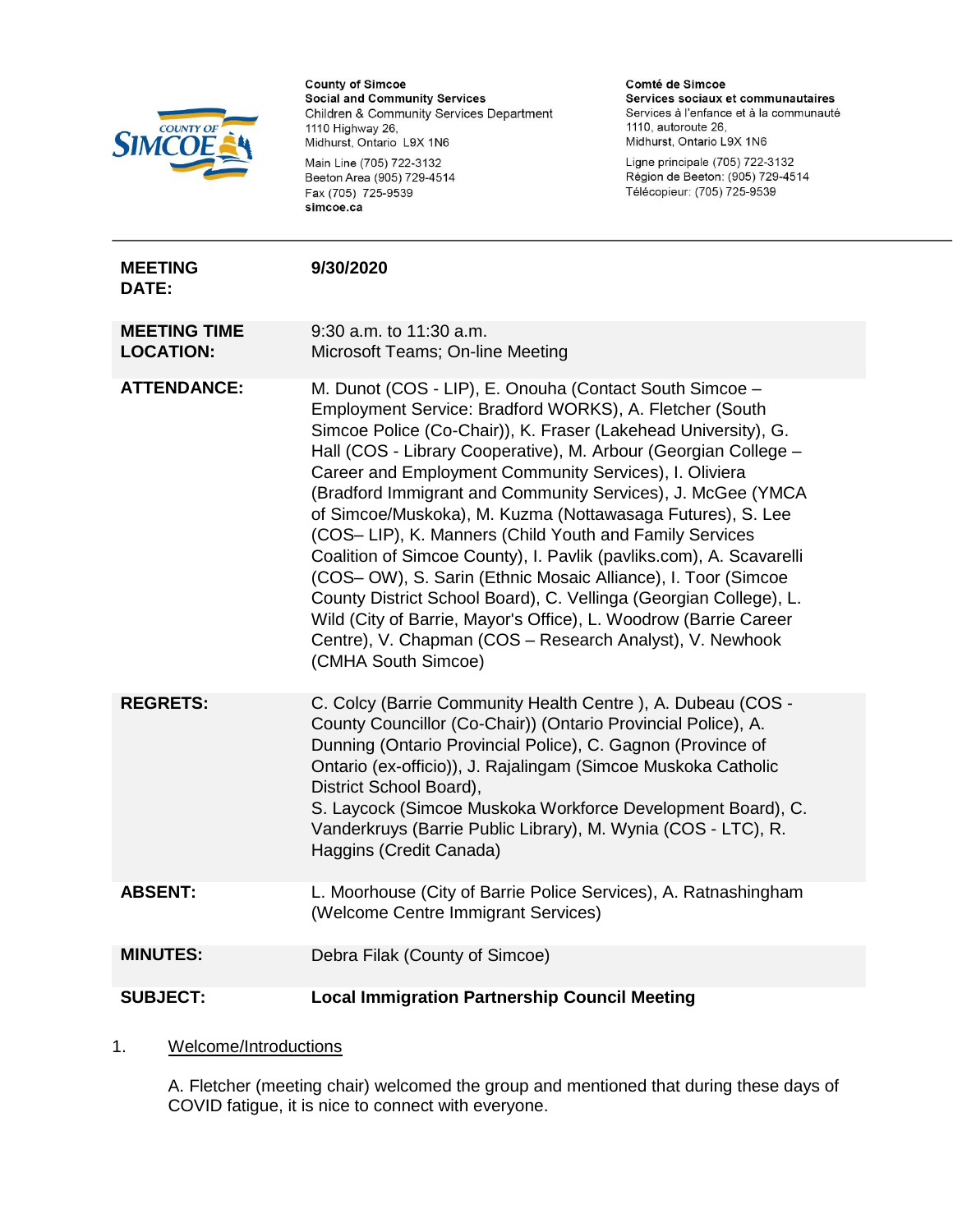

Main Line (705) 722-3132 Beeton Area (905) 729-4514 Fax (705) 725-9539 simcoe.ca

Comté de Simcoe Services sociaux et communautaires Services à l'enfance et à la communauté 1110, autoroute 26. Midhurst, Ontario L9X 1N6

Ligne principale (705) 722-3132 Région de Beeton: (905) 729-4514 Télécopieur: (705) 725-9539

# 2. Community Updates & Other Business

L. Wild announced that the City of Barrie has launched the recruitment of an anti-racism task force. They are looking for a diverse representation of the City's residents to form this group. They will be accepting applications until October 19, 2020. They will consider non-residents if required. More information can be found on the City's website at [www.barrie.ca/committeecouncilvacancies](http://www.barrie.ca/committeecouncilvacancies)

C. Vellinga informed the group that international students have arrived at Georgian College and that they have received funding from UW and RTSA. Georgian College has also been able to accommodate a 14 day quarantine for the international students that have arrived for "hands on" educational programs.

K. Fraser shared that students at Lakehead University will be accessing their studies online this semester and that there was a recent announcement that the winter semester will be online as well. Students deciding to relocate to the Orillia campus will be required to complete the mandatory quarantine period.

## 3. Approval of Minutes – June 10, 2020

MOTION to accept the minutes by  $1<sup>st</sup>$  G. Hall and  $2<sup>nd</sup>$  by V. Newhook; ALL IN FAVOUR. Motion Carried.

## 4. IRCC/MHSTC Updates

C. Gagnon was not able to join today's meeting. She will provide updates at the next meeting.

## 5. County of Simcoe LIP Secretariat Update

S. Lee noted that that most of her summer was dedicated to writing reports and finalizing the 2020 Progress Report publication. The annual report required by the Federal government (normally due May  $31^{st}$ ) and a special COVID-19 report were submitted to IRCC on August 31, 2020. The LIP learned that some of our partners were successful in obtaining ESCF funding from the United Way of Simcoe-Muskoka. Georgian College received funding to support vulnerable international students and the SCDSB receiving funding for ESL summer programming.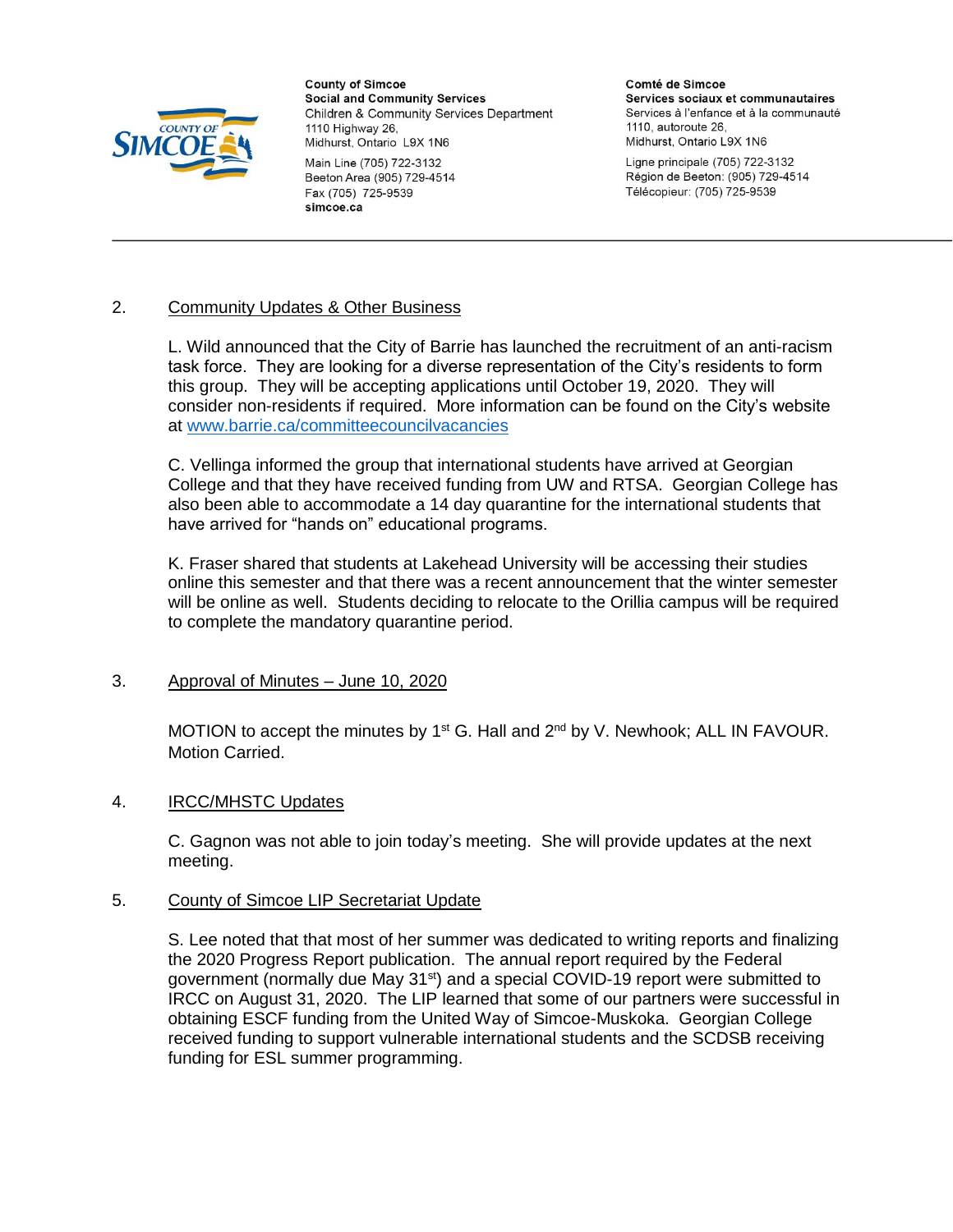

Beeton Area (905) 729-4514 Fax (705) 725-9539 simcoe.ca

Comté de Simcoe Services sociaux et communautaires Services à l'enfance et à la communauté 1110, autoroute 26. Midhurst, Ontario L9X 1N6

Ligne principale (705) 722-3132 Région de Beeton: (905) 729-4514 Télécopieur: (705) 725-9539

M. Dunot shared that she worked extensively on the Simcoe County Diversity Hub during July and August. This is an online community of practice designed to engage community stakeholders passionate about eradicating discrimination and racism. She is currently working on uploading resources to this site. Community information sessions will be provided when the site is finished to encourage community stakeholders and residents to use these resources. A presentation on the Simcoe County Diversity Hub will be shared at the November meeting.

The 2020 Progress report is 99% complete. Outstanding artwork and design elements need to be finalized and the group is encouraged to send any outstanding requests for content/photos/logos.

## 6. CMHA York Region South Simcoe

V. Newhook shared a presentation (Newcomers Health and Wellbeing) about new services that the CMHA is able to provide to the South Simcoe immigrant population. As a result of the increasing immigrant population in South Simcoe, they applied for funding in the 2019 IRCC CFP. CMHA has developed a program for newcomers, delivered by a diverse group of staff with extensive training. The program has received 3 years of funding with a possible 2 year extension. The program is now up and running and is taking referrals. S. Lee inquired as to the locations that this program is offered in Simcoe County. Currently, there is service delivery available through their Alliston location.

Immigrant residents without a family doctor are able to connect with a nurse practitioner through this program to obtain prescriptions. Due to COVID, services are primarily provided in a virtual format, but if needed, participants can visit the Alliston office to obtain support while observing appropriate safety precautions.

Referrals are provided by agencies only, and require the completion of a referral form. Unfortunately, services are not available for refugee claimants at this time. If a participant does not wish to provide personal information to the agency, the agency may direct the participant to CMHA's phone number for a self referral.

S. Lee observed the limited number of settlement services in Simcoe County, emphasizing the need to connect with main stream service delivery organizations. V. Newhook offered to provide information sessions to local agencies as requested.

#### 7. Newcomer Recognition Awards

M. Dunot provided a brief presentation. The PC was emailed a week ago, outlining the status of sponsorships, nominations and selection committee members. This year, the event will be showcased online on November 19, 2020, using the County of Simcoe's social media feeds. Award winners will be asked to participate in a short video.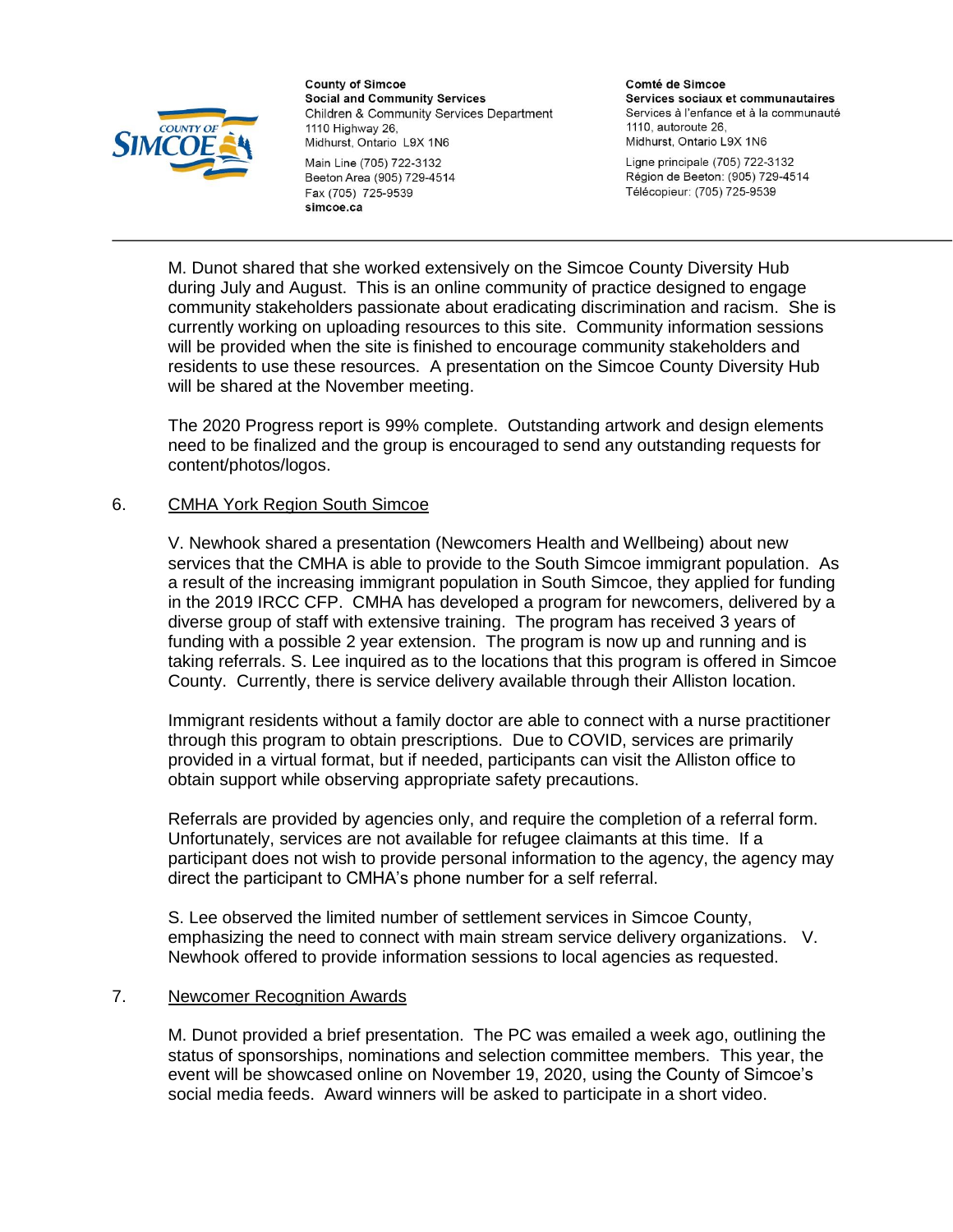

Main Line (705) 722-3132 Beeton Area (905) 729-4514 Fax (705) 725-9539 simcoe.ca

Comté de Simcoe Services sociaux et communautaires Services à l'enfance et à la communauté 1110, autoroute 26. Midhurst, Ontario L9X 1N6

Ligne principale (705) 722-3132 Région de Beeton: (905) 729-4514 Télécopieur: (705) 725-9539

To date, there is a shortfall in nominations, and the original October 1, 2020 deadline has been extended to October 7, 2020. This group was asked to reach out to their communities and encourage nominations. Nomination forms can be found on the County of Simcoe website. The selection committee will meet on October 14 or October 15, 2020. The LIP still needs 5 more volunteers for this committee. Sponsorship goals were reached and the funds will support the filming, video editing, and the costs of awards.

S. Lee noted that historically 160-170 people attended this event annually. The online platform can support unlimited attendance/viewing of this year's celebration.

### 8. Immigrant Health Outcome Survey

V. Chapman provided a brief presentation of the current status of the survey. The survey has been updated to include additional questions about the challenges immigrants may have faced as a result of the COVID-19 pandemic.

The survey will be available in some of the top languages in Simcoe County, including Arabic, Chinese, Farsi, Russian, Portuguese, and Spanish, as well as English and French. Data collection is set to take place in October or November. Participants will be encouraged to complete the survey online, but a paper copy is available if required. The next step is to submit an application to Lakehead University's Research Ethics Board (REB) for approval.

S. Lee encouraged the PC to forward the survey to their networks/clients. The survey will likely be launched before the next PC meeting.

#### 9. Sub-Councils/Working Groups

M. Dunot noted that the Cultural Competency Working group (CCWG) met on June 17, 2020. Conversation focused on the current global racism events. The group is waiting for approval of a recently submitted grant application and has decided to repurpose an existing share-point platform to create an online community of practice focussed on diversity, equity and inclusion, called the Simcoe County Diversity Hub. M. Dunot has been uploading resources and the LIP expects to share the site with community stakeholders by the end of the year. The CCWG will meet next on October 29, 2020.

The Settlement Sub-council met on June 23, 2020 to maintain currency on service delivery changes and the challenges facing local immigrant residents. The next subcouncil meeting is scheduled for October 8, 2020.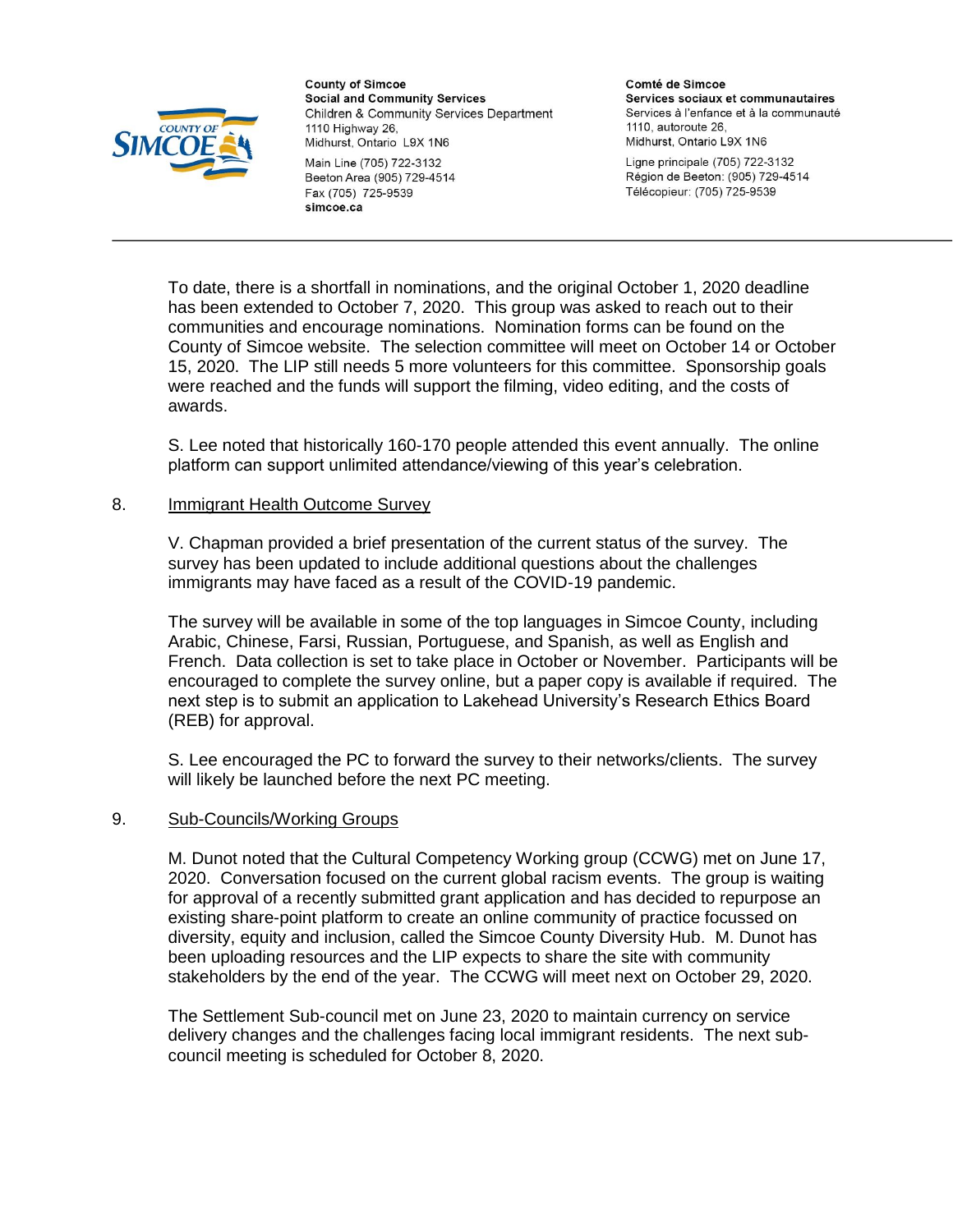

Main Line (705) 722-3132 Beeton Area (905) 729-4514 Fax (705) 725-9539 simcoe.ca

Comté de Simcoe Services sociaux et communautaires Services à l'enfance et à la communauté 1110, autoroute 26. Midhurst, Ontario L9X 1N6

Ligne principale (705) 722-3132 Région de Beeton: (905) 729-4514 Télécopieur: (705) 725-9539

S. Lee noted that there are currently 24 members on the CCWG. The LIP is happy to extend electronic invitations to PC members or their representatives to participate in the development and sharing of resources regarding racism.

Recruitment for #ITSTARTS ambassador typically takes place in January and February, but the 2021 plans will feature online learning opportunities. The LIP is still working on details for the 2021 Ambassador Information sessions. A planning group of community champions will be organized in November. In the past local libraries, school boards, South Simcoe Police Services, OPP, Georgian College, YMCA and Lakehead University have participated as community champions. The LIP would like to increase the number of community champions in 2021 to three per week during the month of March.

### 10. Community Projects

.

G. Hall provided an update about local public libraries. Libraries are currently operational and open to the public. The Simcoe County Co-operative Library re-opened on September 8, 2020. There are some staff in the office and book rotations have commenced. Libraries are limiting the amount of patrons in their buildings and practising safety protocols. When materials are returned to the libraries, they are quarantined for a specified period. Library fines have been waived for the remainder of the year.

Some of the 2020 Simcoe County Library Cooperative budget has been spent on eresources regarding racism and diversity. New material has been added to the online book club that includes multicultural resources. The Collingwood public library now has a multicultural collection. This fall the Bradford-West Gwillimbury public library has hired a consultant to review library hiring practices and the cultural diversity of staff.

A. Fletcher asked if libraries can connect with the CMHA to learn about and make referrals to the new mental health programming for immigrant residents. G. Hall agreed with this suggestion and S. Lee encouraged CMHA to make can provide presentations to staff in local libraries. V. Newhook shared that this is currently in place in York Region and can be provided to South Simcoe. V. Newhook will connect with G. Hall to make arrangements.

H. Hie was unable to attend this meeting. In her absence, M. Arbour provided an update to the Immigrant Job Finding Club. The program is still running strong but providing services remotely. Please refer any newcomers that are looking for employment. From October to March they are offering workplace training that is free to refugees and permanent residents. The OSLT program is geared towards healthcare careers. M. Arbour provided her contact information for OSLT/JFCI at 705-796-2016 or maureen.arbour@georgiancollege.ca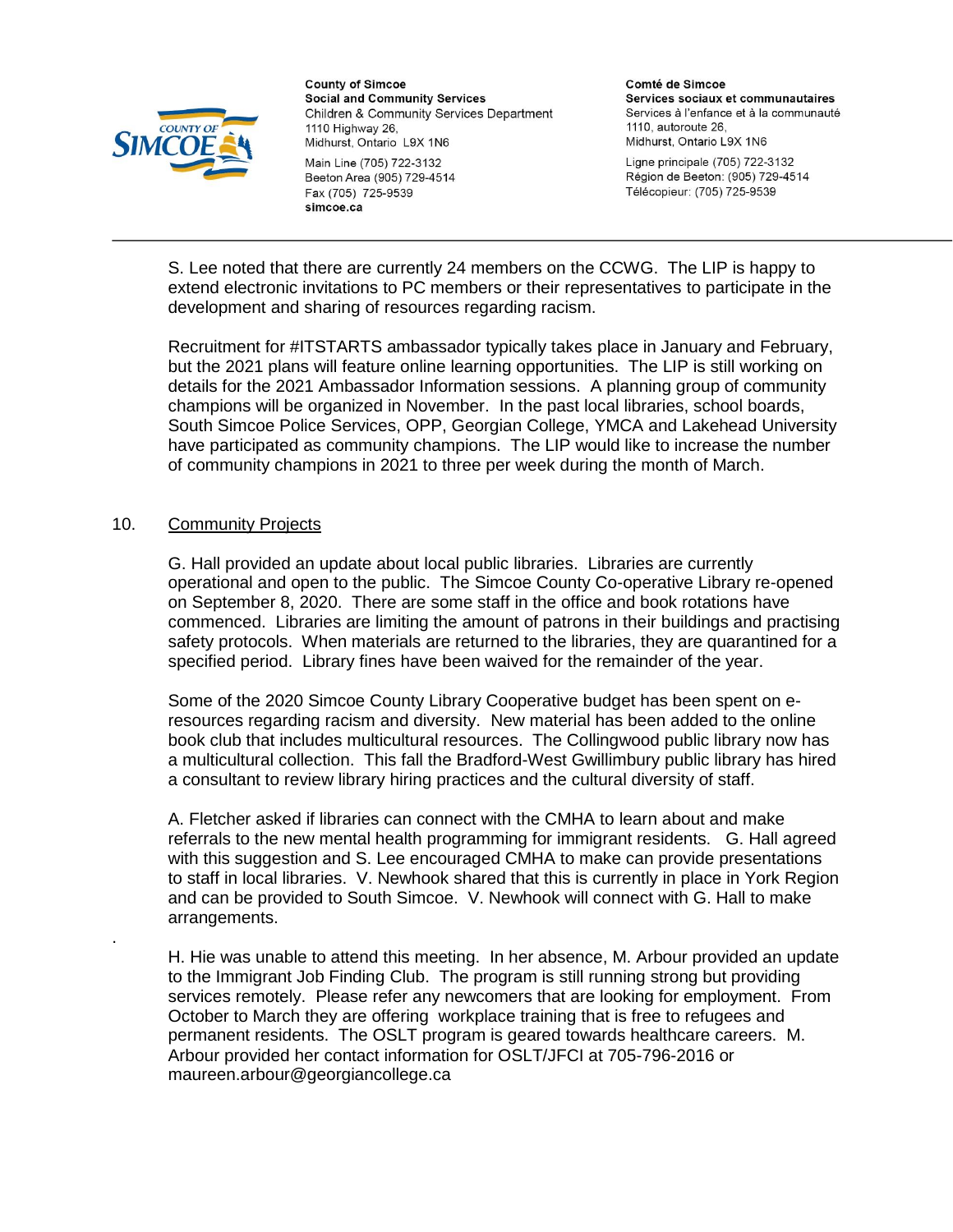

Main Line (705) 722-3132 Beeton Area (905) 729-4514 Fax (705) 725-9539 simcoe.ca

Comté de Simcoe Services sociaux et communautaires Services à l'enfance et à la communauté 1110, autoroute 26, Midhurst, Ontario L9X 1N6

Ligne principale (705) 722-3132 Région de Beeton: (905) 729-4514 Télécopieur: (705) 725-9539

S. Sareen provided an update from the Ethnic Mosaic Alliance (EMA). In June, EMA created a Canada Day video, and has been working all summer. There are new board members representing Barrie, Bradford West Gwillimbury and Innisfil. To date, EMA have received eight letters of interest to contribute land for a multicultural centre. Today is the deadline to submit. EMA has been applying for various grants. They are hoping tp receive funding to hire staff to support a family matching program in Bradford West Gwillimbury and Innisfil. Culture Days take place in October and EMA hopes to create some excitement about this initiative. As there is an influx of ethnic grocery stores and restaurants that have recently opened, EMA will be promote these new businesses, supported by a videographer. S. Sareen is hoping to have more good news to share at this group's next meeting.

S. Lee noted that there has been a significant increase in newcomers moving to our area from the GTA during the pandemic and that more resources are need to keep up with the demand for services.